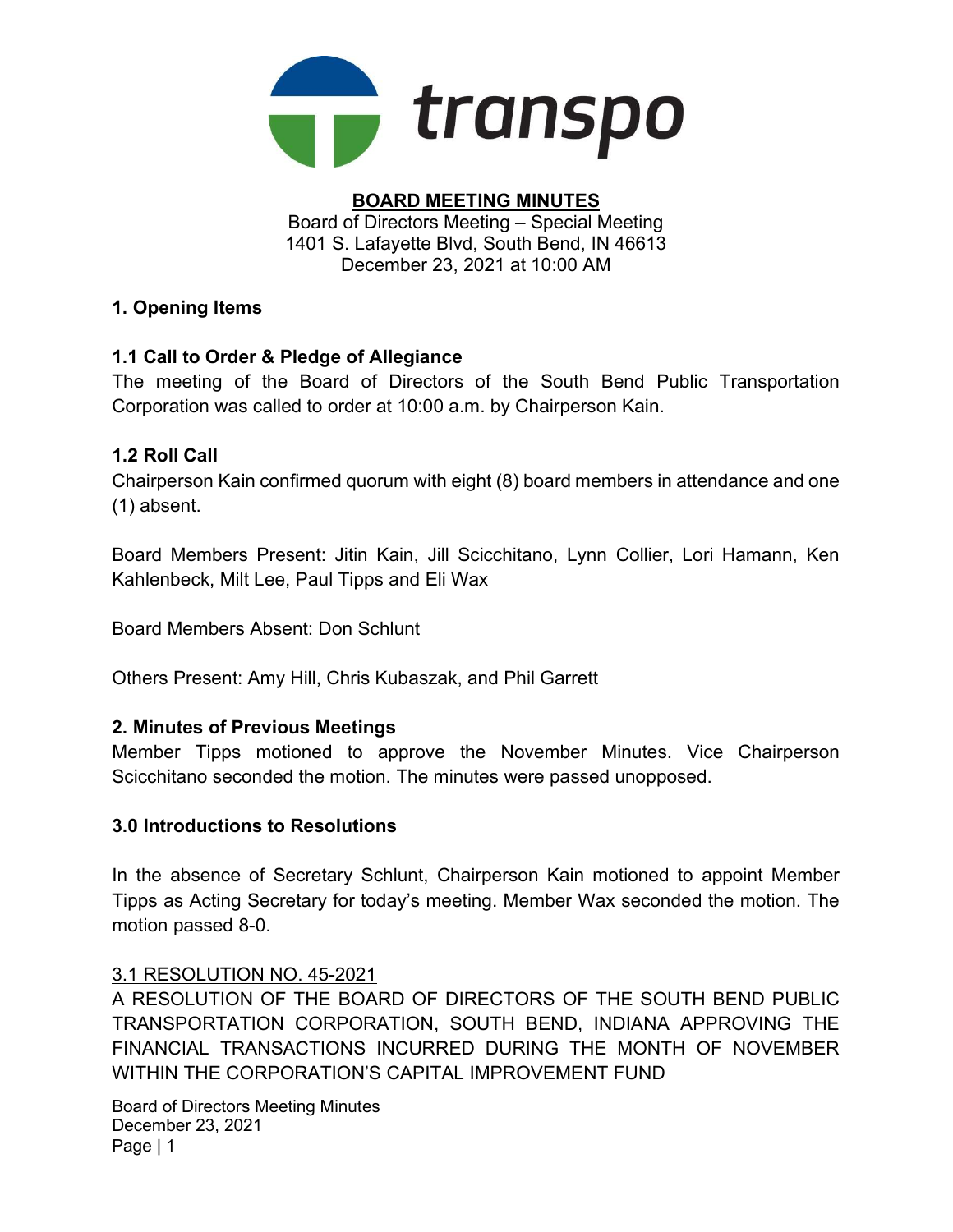Staff Report: Investments and payments were made from the Capital Improvement Fund during the month of November 2021. The Corporation's share, which is required by the Federal Government, totaled \$3,492.17.

Member Tipps asked about the \$12,000 check to REAL Services and Controller Kubaszak explained that was payment under the 5310 Grant for 50% of the operating expenses as submitted. Transpo serves as the pass through for the 5310 funding.

Member Tipps motioned to approve Resolution 45-2021. Member Hamann seconded the motion. The motion passed 8-0.

## 3.2 RESOLUTION NO. 46-2021

A RESOLUTION OF THE BOARD OF DIRECTORS OF THE SOUTH BEND PUBLIC TRANSPORTATION CORPORATION, SOUTH BEND, INDIANA APPROVING THE FINANCIAL TRANSACTIONS INCURRED DURING THE PAST THIRTY (30) DAYS OF NOVEMBER WITHIN THE CORPORATION'S PAYROLL AND TRANSPORTATION FUND

Staff Report: There were a total of 84 checks issued November 1-30 for a total disbursement of \$454,133.12.

Member Tipps asked about the payment issued to Critter Control and Controller Kubaszak responded it was payment for groundhog mitigation.

Member Tipps motioned to approve Resolution No. 46-2021. Member Wax seconded the motion. The motion passed 8-0.

### 3.3 RESOLUTION NO. 47-2021

A RESOLUTION OF THE BOARD OF DIRECTORS OF THE SOUTH BEND PUBLIC TRANSPORTATION CORPORATION, SOUTH BEND, INDIANA AUTHORIZING MANAGEMENT TO ENTER INTO A FIVE-YEAR CONTRACT WITH MILLIMAN ACTUARIAL SERVICES FOR THE TRANSPO DEFINED BENEFIT PLAN

Staff Report: An RFP was issued for the actuarial services (Union Pension Plan). There were five bids received and interviews conducted. Milliman was the most competitive option with a significant savings over the current provider. The actuarial services are paid through the pension plan.

Member Tipps asked if there were any local providers for the service. Controller Kubaszak responded that the RFP was advertised locally, but there were no local responders.

Board of Directors Meeting Minutes December 23, 2021 Page | 2